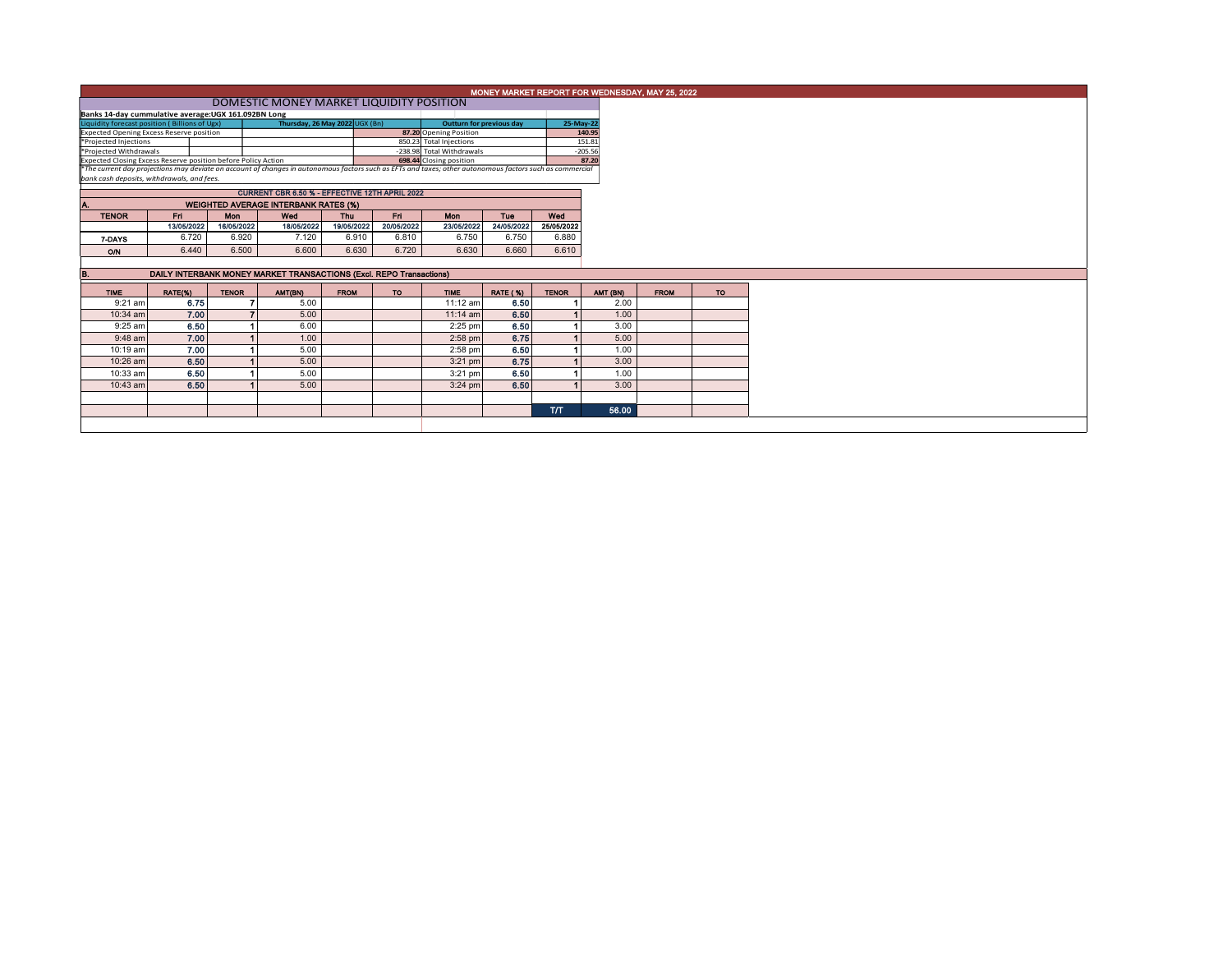| C.                               |            |            |            | <b>CBR AND THE 7- DAY WAR INTERBANK RATES</b> |            |            |            |            |            |            |            |            |            |            |            |            |
|----------------------------------|------------|------------|------------|-----------------------------------------------|------------|------------|------------|------------|------------|------------|------------|------------|------------|------------|------------|------------|
| 9.500                            |            |            |            |                                               |            |            |            |            |            |            |            |            |            |            |            |            |
| 9.000                            |            |            |            |                                               |            |            |            |            |            |            |            |            |            |            |            |            |
| 8.500                            |            |            |            |                                               |            |            |            |            |            |            |            |            |            |            |            |            |
| 8.000                            |            |            |            |                                               |            |            |            |            |            |            |            |            |            |            |            |            |
| 7.500                            |            |            |            |                                               |            |            |            |            |            |            |            |            |            |            |            |            |
| 7.000                            |            |            |            |                                               |            |            |            |            |            |            |            |            |            |            |            |            |
| 6.500                            |            |            |            |                                               |            |            |            |            |            |            |            |            |            |            |            |            |
|                                  |            |            |            |                                               |            |            |            |            |            |            |            |            |            |            |            |            |
|                                  |            |            |            |                                               |            |            |            |            |            |            |            |            |            |            |            |            |
|                                  |            |            |            |                                               |            |            |            |            |            |            |            |            |            |            |            |            |
|                                  |            |            |            |                                               |            |            |            |            |            |            |            |            |            |            |            |            |
| 6.000<br>5.500<br>5.000<br>4.500 |            |            |            |                                               |            |            |            |            |            |            |            |            |            |            |            |            |
| 4.000                            |            |            |            |                                               |            |            |            |            |            |            |            |            |            |            |            |            |
| 03/05/2022                       | 04/05/2022 | 05/05/2022 | 06/05/2022 | 09/05/2022                                    | 10/05/2022 | 11/05/2022 | 12/05/2022 | 13/05/2022 | 16/05/2022 | 17/05/2022 | 18/05/2022 | 19/05/2022 | 20/05/2022 | 23/05/2022 | 24/05/2022 | 25/05/2022 |
|                                  |            |            |            |                                               |            |            |            |            |            |            |            |            |            |            |            |            |
|                                  |            |            |            |                                               |            |            |            |            |            |            |            |            |            |            |            |            |

| D.                                                                                            | MONETARY POLICY OPERATIONS MATURITIES PROFILE: (26-MAY- 2022 TO 19-JANUARY- 2023) |             |             |             |             |                                          |             |             |             |             |             |             |             |              |  |
|-----------------------------------------------------------------------------------------------|-----------------------------------------------------------------------------------|-------------|-------------|-------------|-------------|------------------------------------------|-------------|-------------|-------------|-------------|-------------|-------------|-------------|--------------|--|
| DATE                                                                                          | <b>THUR</b>                                                                       | <b>THUR</b> | <b>THUR</b> | <b>THUR</b> | <b>THUR</b> | <b>THUR</b>                              | <b>THUR</b> | <b>THUR</b> | <b>THUR</b> | <b>THUR</b> | <b>THUR</b> | <b>THUR</b> | <b>THUR</b> | <b>TOTAL</b> |  |
|                                                                                               | 26-May-22                                                                         | 02-Jun-22   | 09-Jun-22   | 16-Jun-22   | 23-Jun-22   | 30-Jun-22                                | 07-Jul-22   | 28-Jul-22   | 04-Aug-22   | 18-Aug-22   | 10-Nov-22   | 08-Dec-22   | 19-Jan-23   |              |  |
| <b>REPO</b>                                                                                   | 393.65                                                                            |             |             |             |             |                                          |             |             |             |             |             |             |             | 393.65       |  |
| REV REPO                                                                                      |                                                                                   |             |             |             |             |                                          |             |             |             |             |             |             |             |              |  |
| BOU BILL/DEPO A                                                                               | 70.60                                                                             | 304.20      | 497.37      |             | 69.70       | 26.03                                    | 73.14       | 41.06       | 33.00       | 26.60       | 15.00       | 22.13       | 12.57       | 1.191.40     |  |
| <b>TOTALS</b>                                                                                 | 464.25                                                                            | 304.20      | 497.37      | <b>COL</b>  | 69.70       | 26.03                                    | 73.14       | 41.06       | 33.00       | 26.60       | 15.00       | 22.13       | 12.57       | 1,585.05     |  |
| Total O/S Deposit Auction & BOU Bill balances held by BOU up to 19 JANUARY 2023: UGX 1,191 BN |                                                                                   |             |             |             |             |                                          |             |             |             |             |             |             |             |              |  |
| Total O/S Repo, Reverse Repo, BOU Bill balances held by BOU: UGX 1,585 BN                     |                                                                                   |             |             |             |             |                                          |             |             |             |             |             |             |             |              |  |
| (EI) STOCK OF TREASURY SECURITIES                                                             |                                                                                   |             |             |             | <b>IEID</b> | <b>MONETARY POLICY MARKET OPERATIONS</b> |             |             |             |             |             |             |             |              |  |

|                                      | (EI) STOCK OF TREASURY SECURITIES                                                     | <b>ED</b><br><b>MONETARY POLICY MARKET OPERATIONS</b> |                   |               |                                        |              |              |       |  |     |  |  |
|--------------------------------------|---------------------------------------------------------------------------------------|-------------------------------------------------------|-------------------|---------------|----------------------------------------|--------------|--------------|-------|--|-----|--|--|
|                                      | LAST TBIILS ISSUE DATE: 25-MAY-2022                                                   |                                                       |                   |               | (VERTICAL REPOS, REV-REPOS & BOU BILL) |              |              |       |  |     |  |  |
|                                      | On-the-run O/S T-BILL STOCKs (Bns-UGX)                                                | 26/05/2022<br><b>OMO</b>                              | <b>ISSUE DATE</b> | <b>AMOUNT</b> | <b>WAR</b>                             | <b>RANGE</b> | <b>TENOR</b> |       |  |     |  |  |
| On-the-run O/S T-BONDSTOCKs(Bns-UGX) | 26/05/2022 REPO                                                                       |                                                       | 28-Apr            | 305.00        | 6.500                                  |              |              |       |  |     |  |  |
| TOTAL TBILL & TBOND STOCK- UGX       |                                                                                       |                                                       | 29,111.84         |               | <b>BOU BILL</b>                        | 28-Apr       | 50.03        | 6.906 |  | 28  |  |  |
| O/S=Outstanding                      |                                                                                       |                                                       |                   |               | <b>BOU BILL</b>                        | 28-Apr       | 68.95        | 7.103 |  | 56  |  |  |
| <b>MATURITY</b>                      | <b>TOTAL STOCK</b>                                                                    | YTM (%)                                               | <b>CHANGE IN</b>  |               | <b>REPO</b>                            | $04$ -May    | 126.00       | 6.500 |  |     |  |  |
|                                      | <b>(BN UGX)</b>                                                                       | AT CUT OFF"                                           | <b>YTM</b> (+/-)  |               | <b>REPO</b>                            | $05$ -May    | 579.00       | 6.500 |  |     |  |  |
| 91                                   | 86.61                                                                                 | 6.501                                                 | $-0.100$          |               | <b>BOU BILL</b>                        | $05$ -May    | 292.63       | 6.998 |  | 28  |  |  |
| 182                                  | 368.96                                                                                | 7.989                                                 | $-0.011$          |               | <b>BOU BILL</b>                        | 05-May       | 25.75        | 7.103 |  | 56  |  |  |
| 364                                  | 4.761.64                                                                              | 9.000                                                 | 0.000             |               | <b>BOU BILL</b>                        | $05$ -May    | 40.38        | 7.348 |  | 84  |  |  |
| 2YR                                  | 755.00                                                                                | 9.900                                                 | $-0.590$          |               | <b>REPO</b>                            | $06$ -May    | 234.00       | 6.500 |  |     |  |  |
| 3YR                                  |                                                                                       | 12.090                                                | $-1.010$          |               | <b>REPO</b>                            | 09-May       | 354.00       | 6.500 |  |     |  |  |
| 5YR                                  | 963.61                                                                                | 14,390                                                | 1.390             |               | <b>REPO</b>                            | 10-May       | 280.00       | 6.500 |  |     |  |  |
| 10YR                                 | 10,838.58                                                                             | 13.750                                                | 0.250             |               | <b>REPO</b>                            | $12$ -May    | 494.00       | 6.500 |  |     |  |  |
| 15YR                                 | 9.302.55                                                                              | 14.390                                                | $-1.510$          |               | <b>BOU BILL</b>                        | $12$ -May    | 280.32       | 6.998 |  | 28  |  |  |
| 20YR                                 | 2.034.90                                                                              | 15,900                                                | 0.400             |               | <b>BOU BILL</b>                        | $12$ -May    | 24.82        | 7.109 |  | 56  |  |  |
|                                      | Cut OFF is the lowest price/ highest vield that satisfies the auction awarded amount. |                                                       |                   |               | <b>BOU BILL</b>                        | $12$ -May    | 11.87        | 8.500 |  | 252 |  |  |
|                                      |                                                                                       |                                                       |                   |               | <b>REPO</b>                            | $13-May$     | 72.00        | 6.500 |  |     |  |  |
|                                      |                                                                                       |                                                       |                   |               | <b>REPO</b>                            | $17$ -May    | 3.00         | 6.500 |  |     |  |  |
|                                      |                                                                                       |                                                       |                   |               | <b>REPO</b>                            | $19-May$     | 40.00        | 6.500 |  |     |  |  |
|                                      |                                                                                       |                                                       |                   |               | <b>REPO</b>                            | $20$ -May    | 40.00        | 6.500 |  |     |  |  |
|                                      |                                                                                       |                                                       |                   |               | <b>REPO</b>                            | $23-May$     | 29.00        | 6.500 |  |     |  |  |
|                                      |                                                                                       |                                                       |                   |               | <b>REPO</b>                            | 24-May       | 146.00       | 6.500 |  |     |  |  |
|                                      |                                                                                       |                                                       |                   |               | <b>REPO</b>                            | 25-May -     | 178.50       | 6.500 |  |     |  |  |

WAR-Weighted Average Rate